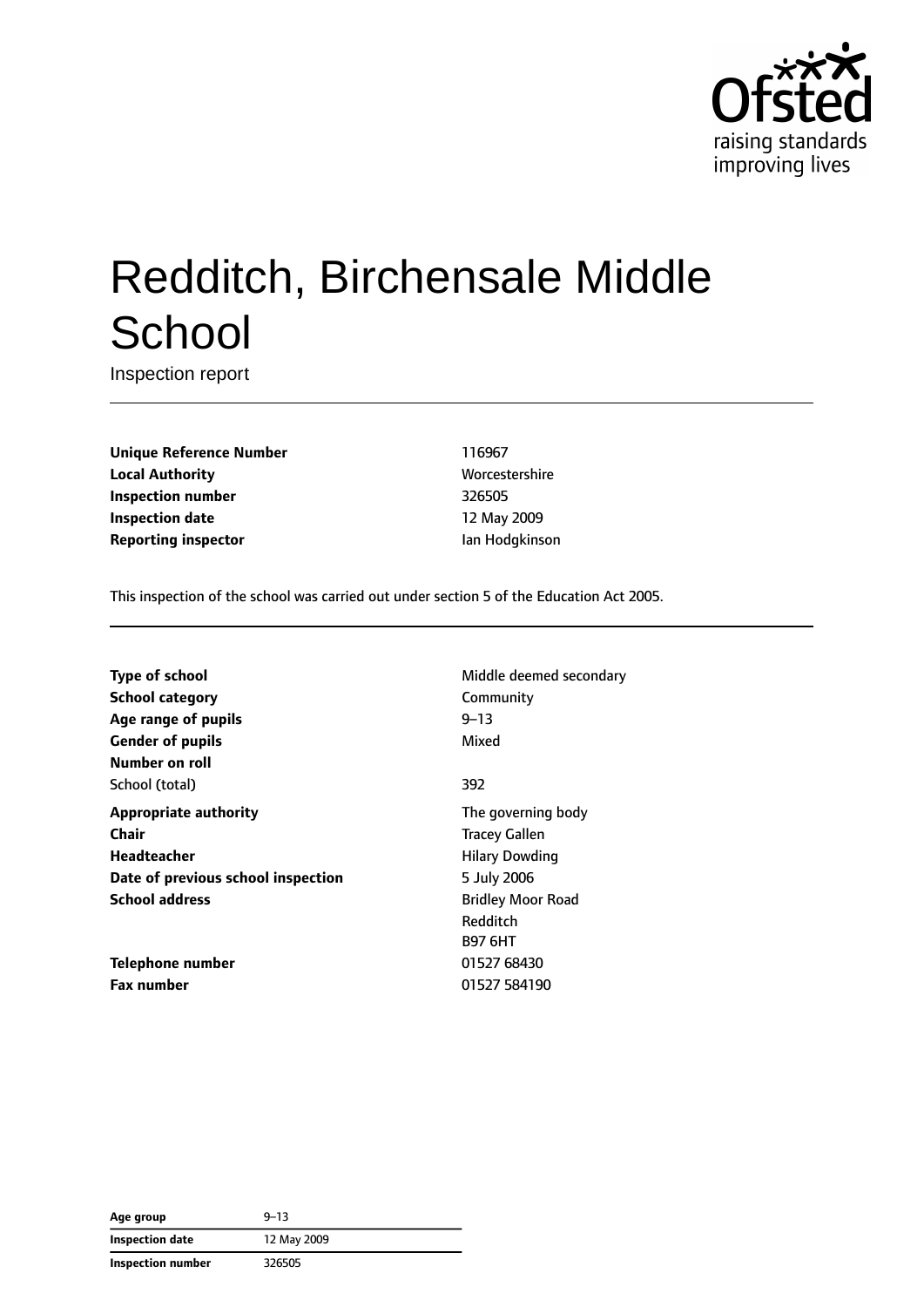.

<sup>©</sup> Crown copyright 2009

Website: www.ofsted.gov.uk

This document may be reproduced in whole or in part for non-commercial educational purposes, provided that the information quoted is reproduced without adaptation and the source and date of publication are stated.

Further copies of this report are obtainable from the school. Under the Education Act 2005, the school must provide a copy of this report free of charge to certain categories of people. A charge not exceeding the full cost of reproduction may be made for any other copies supplied.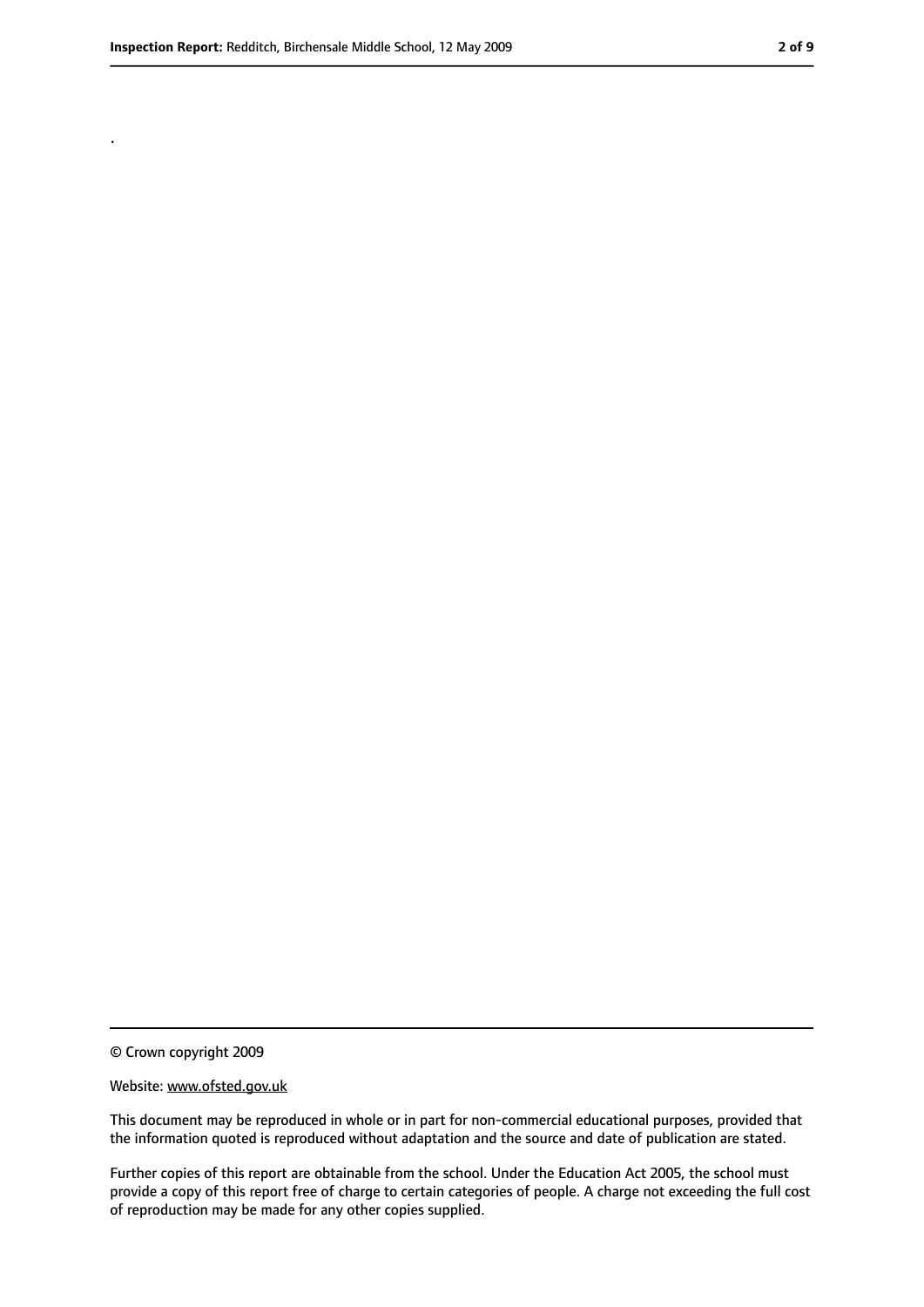# **Introduction**

The inspection was carried out by one additional inspector. The inspector evaluated the overall effectiveness of the school and investigated the following issues:

- differences in pupils' attainment and progress between English, mathematics and science
- differences in progress between groups of pupils, especially boys and girls
- strengths in pupils' personal development and well-being.

Evidence was gathered through discussion with school senior leaders, subject leaders for English, the special educational needs coordinator and learning mentor, the chair of governors, pupils, and representatives of the school council; together with visits to lessons, scrutiny of pupils' work, and analysis of school policies, records and planning documents. Parents' questionnaire responses were also analysed. Other aspects of the school's work were not investigated in detail, but inspectors found no evidence to suggest that the school's own assessments, as given in its self-evaluation, were not justified, and these have been included where appropriate in this report.

#### **Description of the school**

The school draws its pupils from social and private residential estates close to the centre of Redditch. A very high proportion of pupils – a little less than a third - have learning difficulties and/or disabilities, most of whom have moderate learning difficulties or behavioural, emotional and social needs. A small number of pupils have a statement of special educational needs. There is high mobility into and out of the school at other than the usual times of transfer, linked in part to new arrivals from overseas, particularly Eastern Europe. Around a fifth of the pupils speak English as an additional language, and a small minority of these are beginners in learning the language. Six pupils are in public care. Since the last inspection, the school has won many awards for its work, including Healthy Schools, Artsmark Gold, International Schools, Eco Schools Silver, and Sportsmark Gold. In addition, it has attained a Leading Aspect award for developing family links and community partnerships. A new headteacher was appointed on the retirement of a long-serving headteacher in January 2009, and a new chair of governors took office in October 2008.

#### **Key for inspection grades**

| Grade 1 | Outstanding  |
|---------|--------------|
| Grade 2 | Good         |
| Grade 3 | Satisfactory |
| Grade 4 | Inadequate   |
|         |              |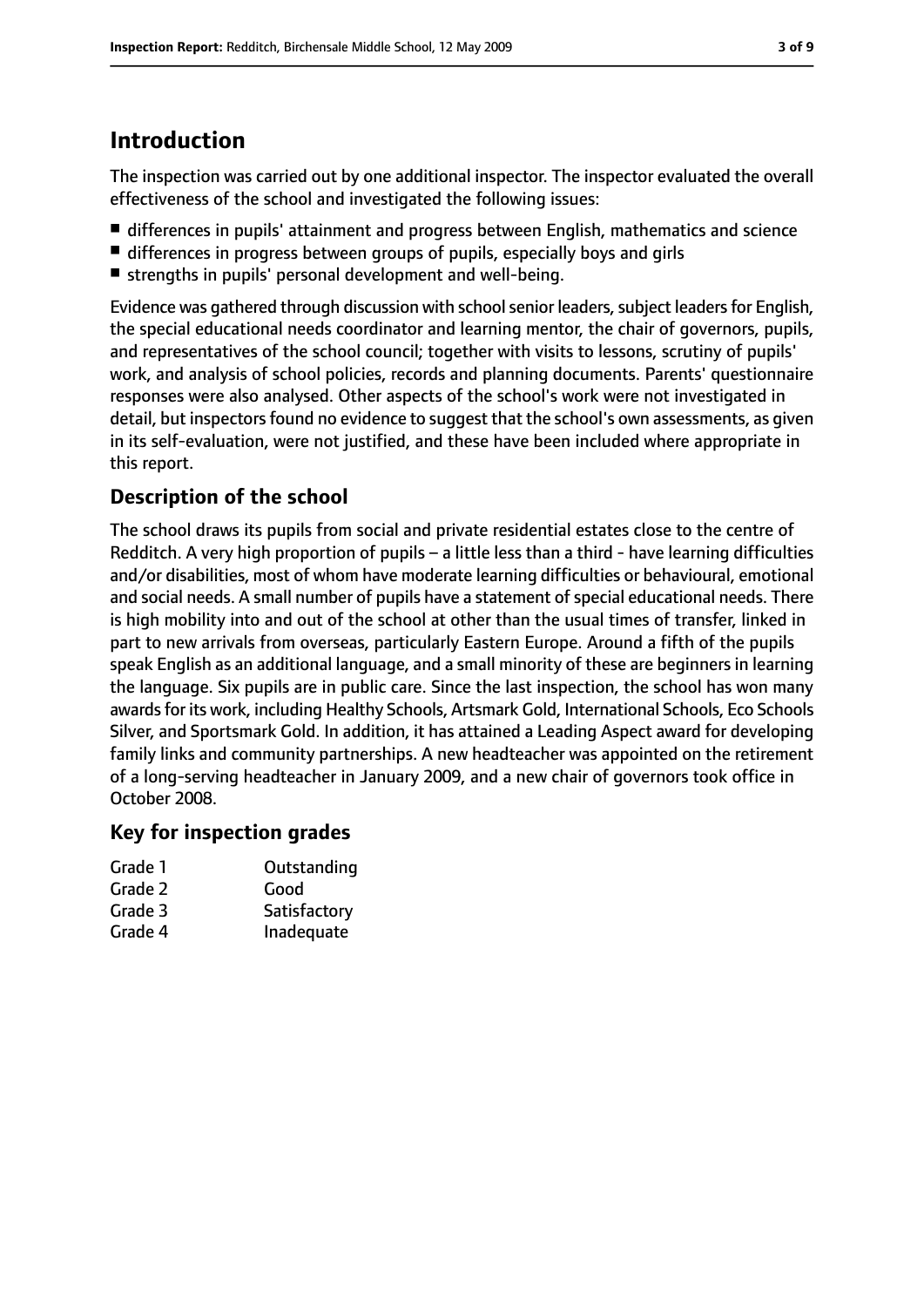#### **Overall effectiveness of the school**

#### **Grade: 2**

This is a good school. Parents are fulsome in their praise of the features that make it special. One wrote that her child had made very good progress in the school because of its 'extremely supportive environment, in which the pupils' emotional, intellectual and social welfare is well catered for and developed'. Another finds the school 'warmly welcoming, from the head to the caretaker'. 'The teachers are fun, fair and firm,' wrote another, 'and they want to make a difference.'

The care, guidance and support pupils receive are outstanding. Excellent systems are in place to identify early those pupils who need extra support with their learning or their emotional well-being. The special educational needs coordinator, learning mentor and deputy headteacher work as a highly cohesive team to draw together the specialist support necessary to meet pupils' needs. This often involves high-quality work with a range of external agencies that are able to support both the pupils and their families or carers. As a result, pupils with learning difficulties and/or disabilities make good progress overall and some make exceptional gains in short periods of time. Within school, support is organised very well to meet the changing needs of the pupils. For example, since the last inspection, a number of new pupils have arrived from Eastern Europe, and so the school has established a buddy system and an Eastern European club to help them settle in and acquire confidence with the language. Effective, specialist, in-class support in Polish pupils' first language is also provided. Pupils therefore integrate well and make good progress. The progress of looked after children is monitored closely and they too achieve well.

Within this secure and supportive environment, pupils' personal development is outstanding. Pupils feel extremely safe. A high profile is given to anti-bullying campaigns and pupils are confident that staff and pupils who act as anti-bullying 'playground buddies' will resolve problems that arise. The school accepts, however, that it needs to keep parents better informed about the swift and comprehensive actions it takes to resolve the few incidents that occur. Pupils of a wide variety of faiths and cultures integrate well, and are pleased to share in the celebration of each other's traditions.

The school is highly successful in promoting healthy and active lifestyles for pupils. A good curriculum and rich extra-curricular opportunities give pupils a very good understanding of how to live and eat healthily. Within school, pupils participate in many sporting activities, and the excellent rewards system offers recognition for participation in activities out of school. Cycle- and walk-to-school schemes have been highly successful. Pupils make an excellent contribution to the school and to their local community. The elected school council takes its responsibilities very seriously, and councillors talk with a maturity well beyond their years about school development issues and priorities. Innovative schemes involving the police, local charities and other agencies all encourage positive activities and engagement of pupils in their local community. Pupils are given frequent opportunities to work together in class to discuss issues and solve problems, and learn to take responsibilities for managing money through school council projects and the work of the school bank. Taken together with the good development of their basic skills, they are well prepared for the next stage of their education and later life. Pupils' good attendance is testimony to their enjoyment of school. They are well taught in lessons which are effectively planned to offer lively and varied activities. The curriculum is broad and well balanced, although it lacks a coherent careers education programme. Provision for creative arts is very strong. Very impressive displays and artefacts, created in a variety of media by pupils working with artists and craftspeople, adorn the school grounds, corridors and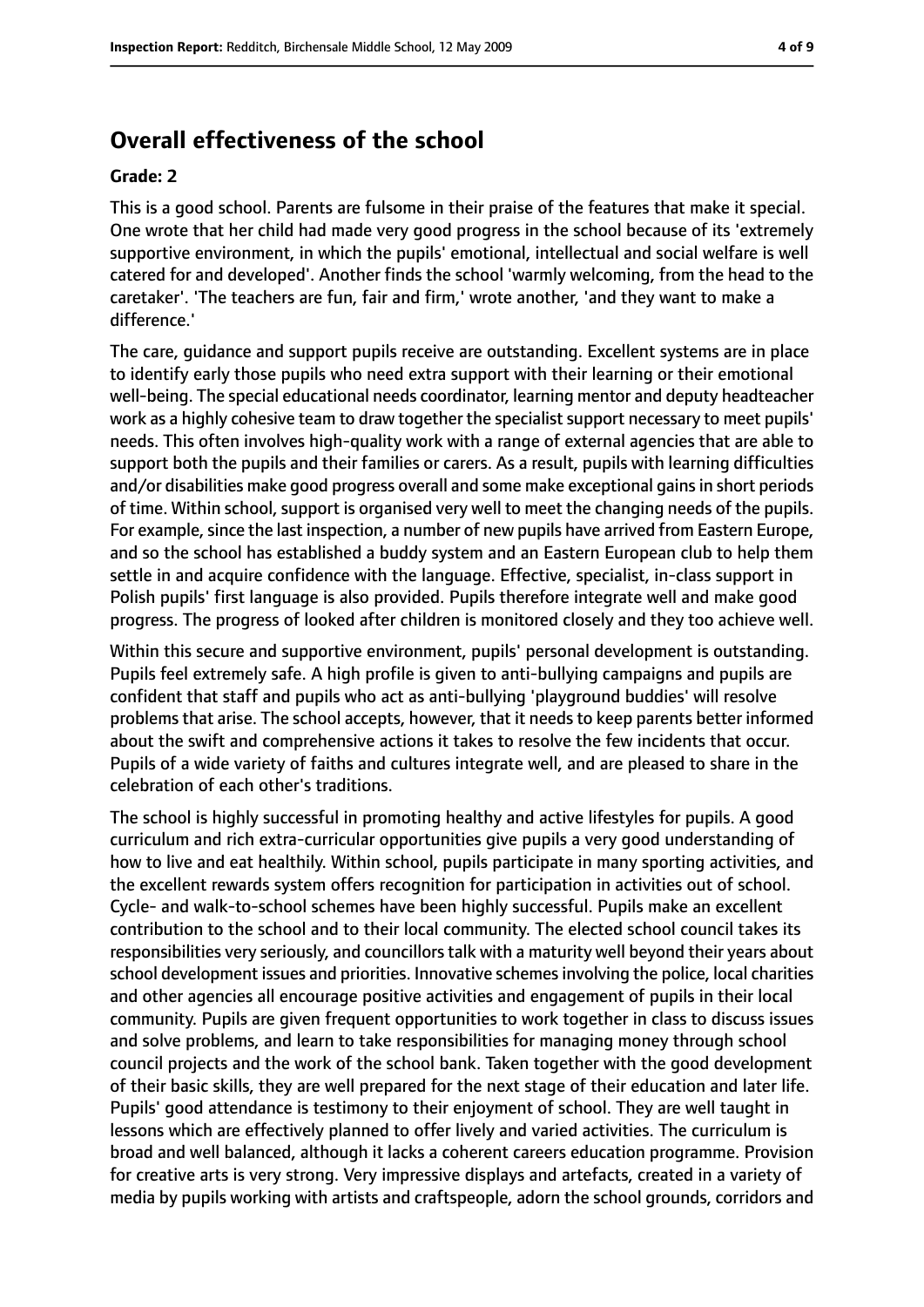buildings. In all subjects, teachers make very good use of resources, including information and communication technology, to stimulate pupils' interests and keep learning active. As a consequence, pupils remain focused on their learning and behave positively. Boys and girls in most classes show equal involvement and learn well. Pupils' progress and achievement overall are good. On entry to the school in Year 5, their standards are below average and they have particular weaknesses in literacy. By the end of Year 6, national tests results show pupils reaching average standards and attainment is broadly at levels expected for their age when pupils leave the school in Year 8.

There are, however, marked variations in attainment and progress between subjects. Standards in science and mathematics have risen very strongly over a five-year period. Year 6 national test results in science are above average and represent excellent progress, as a result of a demanding, practical approach to the subject. Expectations are also very high in mathematics where pupils' books are very well ordered and lessons move at a brisk pace. English standards are, however, below average and have been slower to improve. Pupils' progress in English is satisfactory, but writing remains a weakness which the school is addressing by improving pupils' use of grammar and sentence structure. However, the progress of higher attainers is slower than for other groups in English across Years 7 and 8, reflecting some shortcomings in pupils' extended writing skills. The marking of pupils' English work does not consistently identify how pupils need to improve to reach higher levels of attainment in all classes. The quality of marking varies similarly across the school, with some very good practice which makes clear reference to pupils' targets, but some that is too general to be helpful.

The newly appointed headteacher, supported by a restructured senior leadership team, has quickly and accurately identified where the school's performance needs to improve to build on its many strengths. Leadership and management are good, and effectively promote the strong sense of shared values, centred on providing equal opportunities for all to succeed, which permeates the school community. The school uses its strong understanding of its community and highly effective engagement with local partners to make a good contribution to community cohesion. However, performance data, including measures of pupils' progress, are not always used systematically enough to evaluate all aspects of the school's work, and particularly to address variations in attainment and progress between subjects and groups. Governance is satisfactory. Governors have deployed resources well to ensure that pupils and staff can work in a very pleasant and well-resourced environment. Governors, however, have not been systematic enough in reviewing policies or in their involvement in school self-evaluation and planning. While pupils' writing remains an area for improvement, good progress has been made overall since the last inspection, especially in raising overall standards. The clear focus provided by the school's new leadership demonstrates that the school has a good capacity to improve further.

#### **What the school should do to improve further**

- Improve pupils' attainment and progress in English, particularly in writing and especially at the higher levels of attainment in Years 7 and 8.
- Improve the use of performance data by leaders and managers at all levels to monitor and close gaps in achievement between subjects.
- Ensure that the marking of pupils' work more consistently relates to pupils' targets and shows them what they need to do to improve.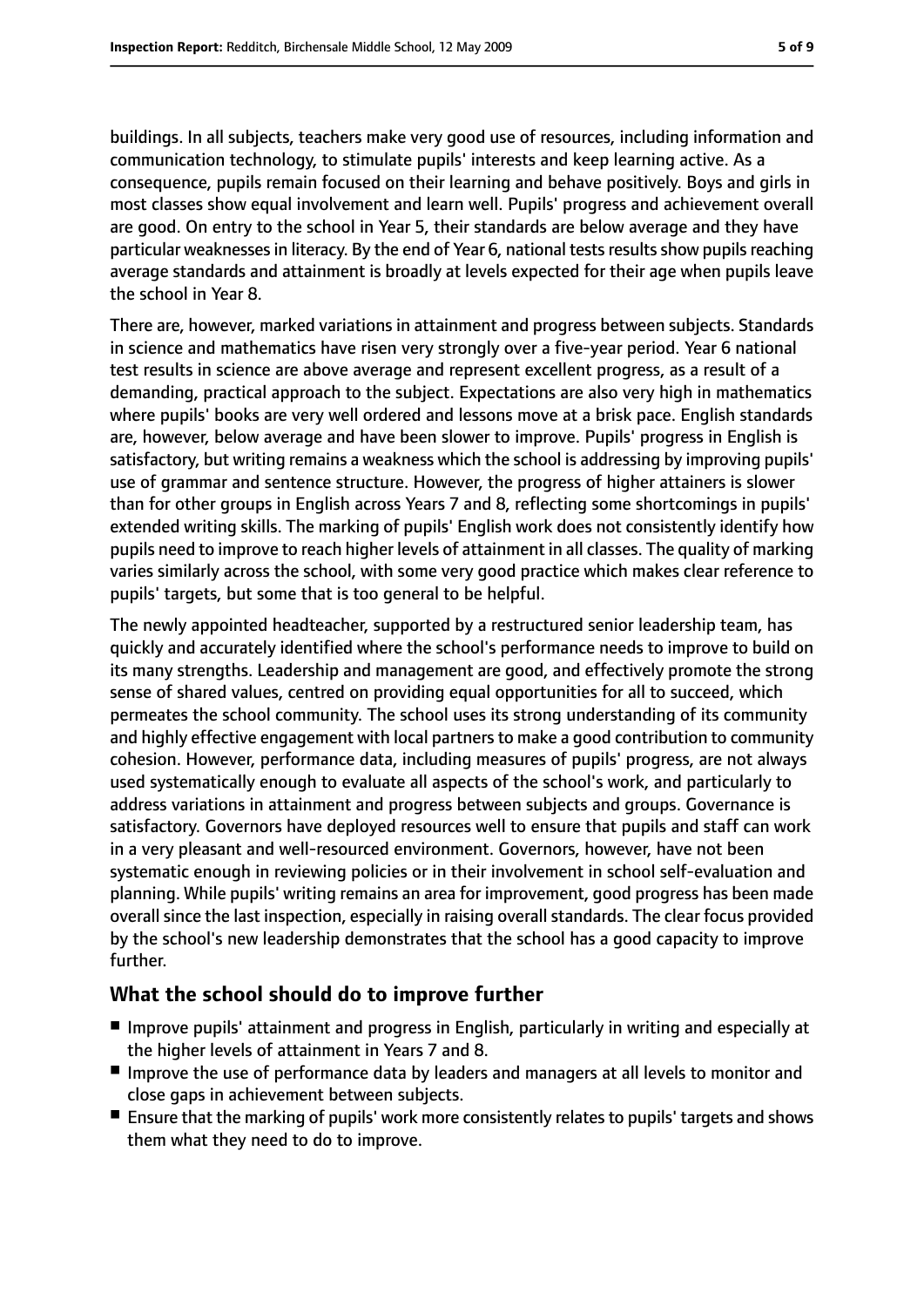**Any complaints about the inspection or the report should be made following the procedures set out in the guidance 'Complaints about school inspection', which is available from Ofsted's website: www.ofsted.gov.uk.**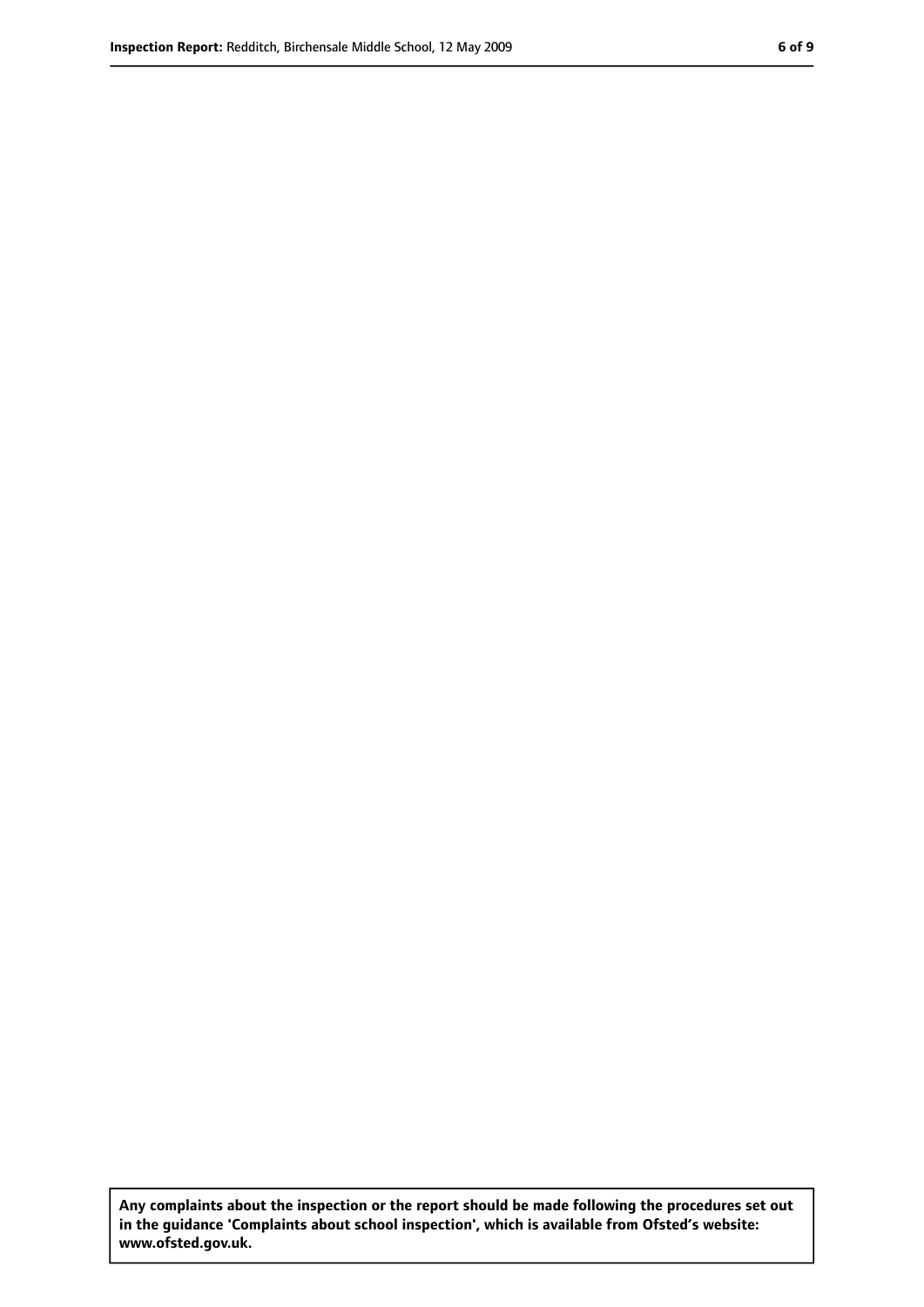# **Inspection judgements**

| Key to judgements: grade 1 is outstanding, grade 2 good, grade 3 satisfactory, and | School  |
|------------------------------------------------------------------------------------|---------|
| arade 4 inadequate                                                                 | Overall |

#### **Overall effectiveness**

| How effective, efficient and inclusive is the provision of<br>education, integrated care and any extended services in meeting the<br>needs of learners? |     |
|---------------------------------------------------------------------------------------------------------------------------------------------------------|-----|
| Effective steps have been taken to promote improvement since the last<br>inspection                                                                     | Yes |
| How well does the school work in partnership with others to promote learners'<br>well being?                                                            |     |
| The capacity to make any necessary improvements                                                                                                         |     |

## **Achievement and standards**

| How well do learners achieve?                                                                                 |  |
|---------------------------------------------------------------------------------------------------------------|--|
| The standards' reached by learners                                                                            |  |
| How well learners make progress, taking account of any significant variations  <br>between groups of learners |  |
| How well learners with learning difficulties and/or disabilities make progress                                |  |

<sup>&</sup>lt;sup>1</sup>Grade 1 - Exceptionally and consistently high; Grade 2 - Generally above average with none significantly below average; Grade 3 - Broadly average to below average; Grade 4 - Exceptionally low.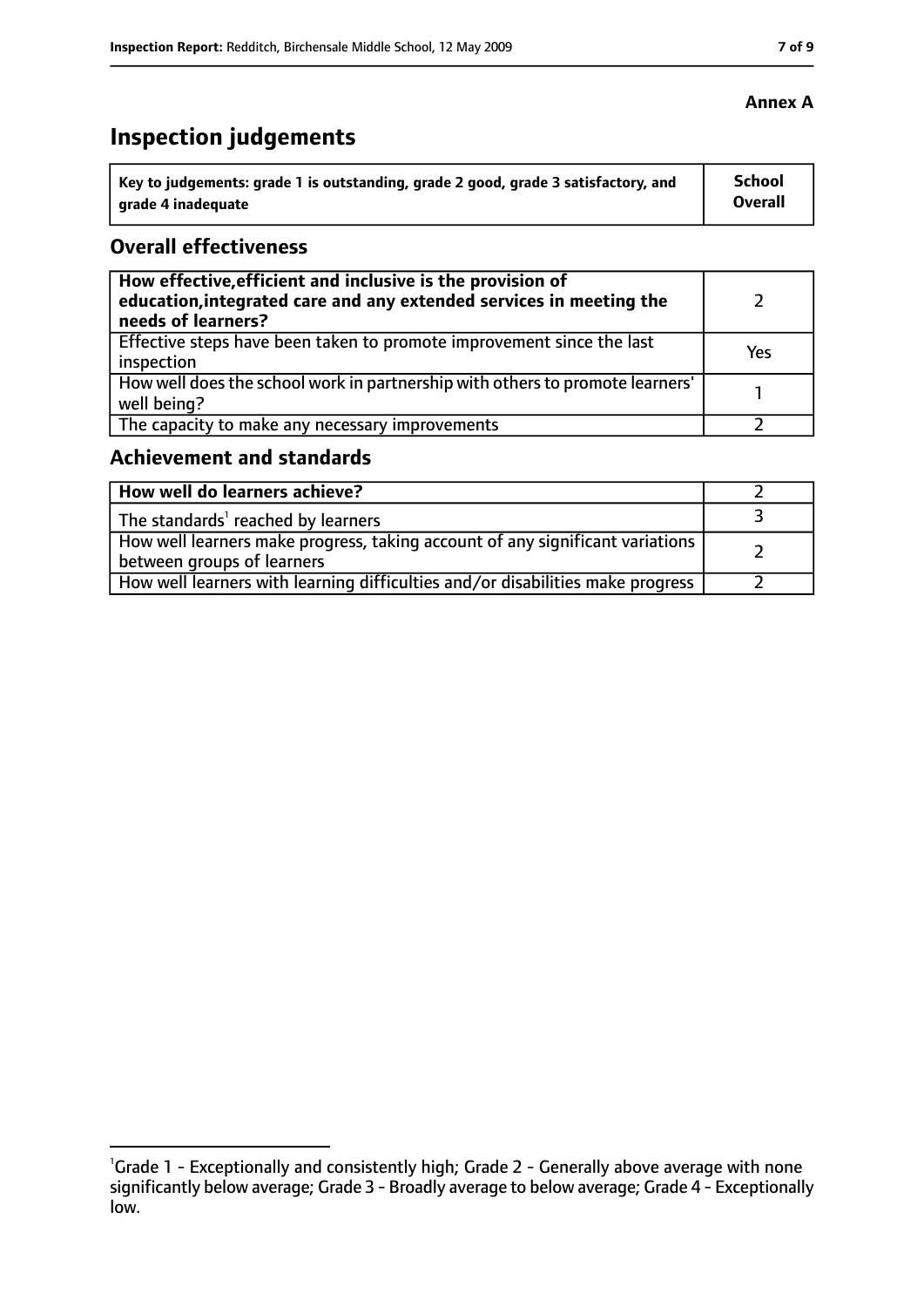## **Personal development and well-being**

| How good are the overall personal development and well-being of the<br>learners?                                 |  |
|------------------------------------------------------------------------------------------------------------------|--|
| The extent of learners' spiritual, moral, social and cultural development                                        |  |
| The extent to which learners adopt healthy lifestyles                                                            |  |
| The extent to which learners adopt safe practices                                                                |  |
| The extent to which learners enjoy their education                                                               |  |
| The attendance of learners                                                                                       |  |
| The behaviour of learners                                                                                        |  |
| The extent to which learners make a positive contribution to the community                                       |  |
| How well learners develop workplace and other skills that will contribute to<br>their future economic well-being |  |

# **The quality of provision**

| How effective are teaching and learning in meeting the full range of<br>learners' needs?              |  |
|-------------------------------------------------------------------------------------------------------|--|
| How well do the curriculum and other activities meet the range of needs and<br>interests of learners? |  |
| How well are learners cared for, quided and supported?                                                |  |

## **Leadership and management**

| How effective are leadership and management in raising achievement<br>and supporting all learners?                                              |     |
|-------------------------------------------------------------------------------------------------------------------------------------------------|-----|
| How effectively leaders and managers at all levels set clear direction leading<br>to improvement and promote high quality of care and education |     |
| How effectively leaders and managers use challenging targets to raise standards                                                                 |     |
| The effectiveness of the school's self-evaluation                                                                                               |     |
| How well equality of opportunity is promoted and discrimination eliminated                                                                      |     |
| How well does the school contribute to community cohesion?                                                                                      | フ   |
| How effectively and efficiently resources, including staff, are deployed to<br>achieve value for money                                          |     |
| The extent to which governors and other supervisory boards discharge their<br>responsibilities                                                  | 3   |
| Do procedures for safequarding learners meet current government<br>requirements?                                                                | Yes |
| Does this school require special measures?                                                                                                      | No  |
| Does this school require a notice to improve?                                                                                                   | No  |